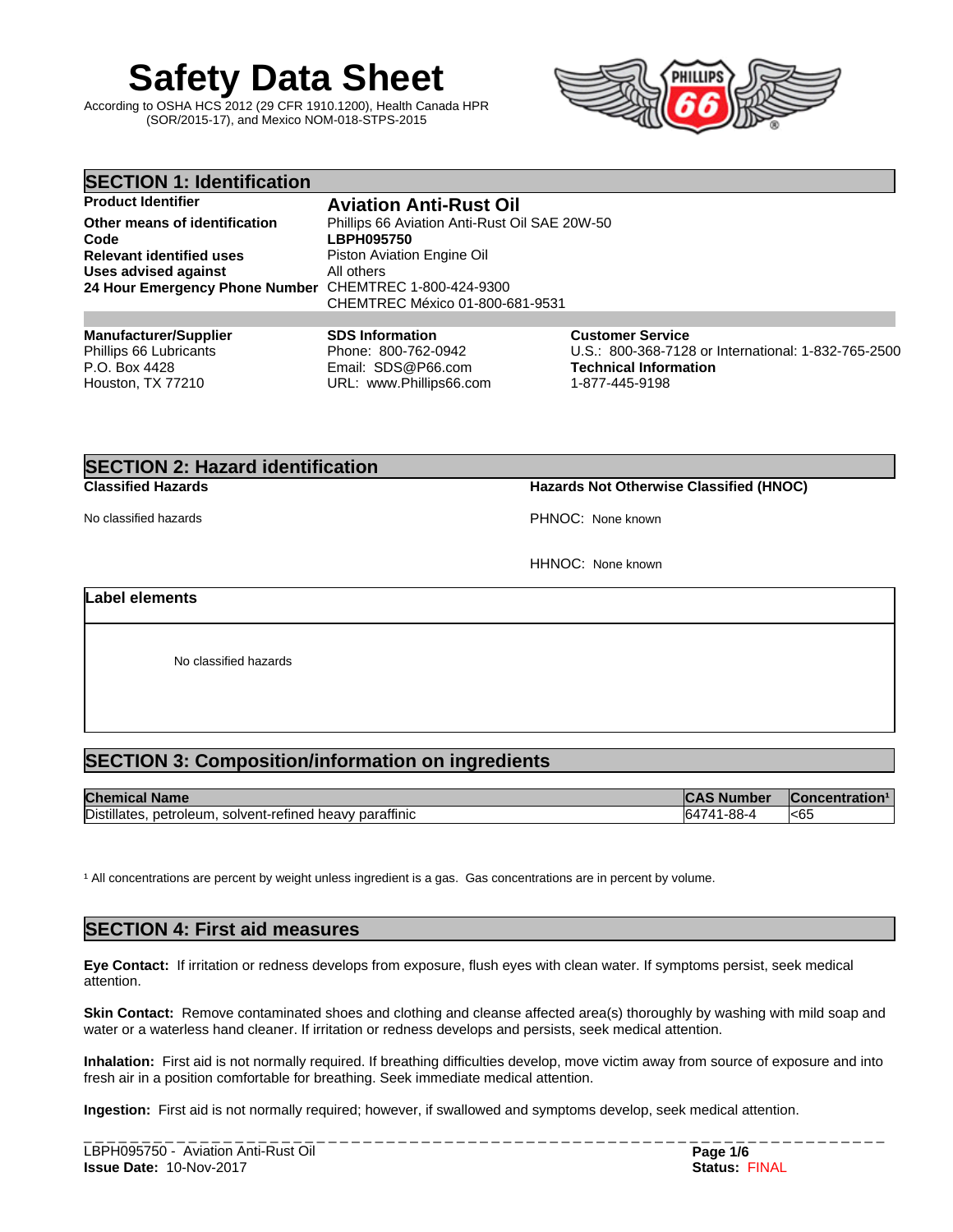**Most important symptoms and effects, both acute and delayed:** Prolonged or repeated contact may dry skin and cause irritation. Inhalation of oil mists or vapors generated at elevated temperatures may cause respiratory irritation. Accidental ingestion can result in minor irritation of the digestive tract, nausea and diarrhea.

\_ \_ \_ \_ \_ \_ \_ \_ \_ \_ \_ \_ \_ \_ \_ \_ \_ \_ \_ \_ \_ \_ \_ \_ \_ \_ \_ \_ \_ \_ \_ \_ \_ \_ \_ \_ \_ \_ \_ \_ \_ \_ \_ \_ \_ \_ \_ \_ \_ \_ \_ \_ \_ \_ \_ \_ \_ \_ \_ \_ \_ \_ \_ \_ \_ \_ \_ \_ \_

**Notes to Physician:**Acute aspirations of large amounts of oil-laden material may produce a serious aspiration pneumonia. Patients who aspirate these oils should be followed for the development of long-term sequelae. Inhalation exposure to oil mists below current workplace exposure limits is unlikely to cause pulmonary abnormalities.

# **SECTION 5: Firefighting measures**

**NFPA 704 Hazard Class**

**Health:** 0 **Flammability:** 1 **Instability:** 0 0 (Minimal)



1 (Slight) 2 (Moderate) 3 (Serious) 4 (Severe)

**Extinguishing Media:** Dry chemical, carbon dioxide, foam, or water spray is recommended. Water or foam may cause frothing of materials heated above 212°F / 100°C. Carbon dioxide can displace oxygen. Use caution when applying carbon dioxide in confined spaces. Simultaneous use of foam and water on the same surface is to be avoided as water destroys the foam.

### **Specific hazards arising from the chemical**

**Unusual Fire & Explosion Hazards:** This material may burn, butwill not ignite readily. If container is not properly cooled, it can rupture in the heat of a fire.

**Hazardous Combustion Products:** Combustion may yield smoke, carbon monoxide, and other products of incomplete combustion. Oxides of nitrogen and sulfur may also be formed. Combustion may yield smoke, carbon monoxide, and other products of incomplete combustion. Oxides of sulfur, nitrogen or phosphorus may also be formed.

**Special protective actions for fire-fighters:** For fires beyond the initial stage, emergency responders in the immediate hazard area should wear protective clothing. When the potential chemical hazard is unknown, in enclosed or confined spaces, a self contained breathing apparatus should be worn. In addition, wear other appropriate protective equipment as conditions warrant (see Section 8). Isolate the hazard area and deny entry to unnecessary and unprotected personnel. Stop spill/release if it can be done safely. Move undamaged containers from immediate hazard area if it can be done safely. Water spray may be useful in minimizing or dispersing vapors and to protect personnel. Cool equipment exposed to fire with water, if it can be done safely. Avoid spreading burning liquid with water used for cooling purposes.

### **See Section 9 for Flammable Properties including Flash Point and Flammable (Explosive) Limits**

### **SECTION 6: Accidental release measures**

**Personal precautions, protective equipment and emergency procedures:** This material may burn, butwill not ignite readily. Keep all sources of ignition away from spill/release. Stay upwind and away from spill/release. Avoid direct contact with material. For large spillages, notify persons down wind of the spill/release, isolate immediate hazard area and keep unauthorized personnel out. Wear appropriate protective equipment, including respiratory protection, as conditions warrant (see Section 8). See Sections 2 and 7 for additional information on hazards and precautionary measures.

**Environmental Precautions:** Stop and contain spill/release if it can be done safely. Prevent spilled material from entering sewers, storm drains, other unauthorized drainage systems, and natural waterways. Use water sparingly to minimize environmental contamination and reduce disposal requirements. If spill occurs on water notify appropriate authorities and advise shipping of any hazard. Spills into or upon navigable waters, the contiguous zone, or adjoining shorelines that cause a sheen or discoloration on the surface of the water, may require notification of the National Response Center (phone number 800-424-8802).

**Methods and material for containment and cleaning up:** Notify relevant authorities in accordance with all applicable regulations. Immediate cleanup of any spill is recommended. Dike far ahead of spill for later recovery or disposal. Absorb spill with inert material such as sand or vermiculite, and place in suitable container for disposal. If spilled on water remove with appropriate methods (e.g. skimming, booms or absorbents). In case of soil contamination, remove contaminated soil for remediation or disposal, in accordance with local regulations.

Recommended measures are based on the most likely spillage scenarios for this material; however local conditions and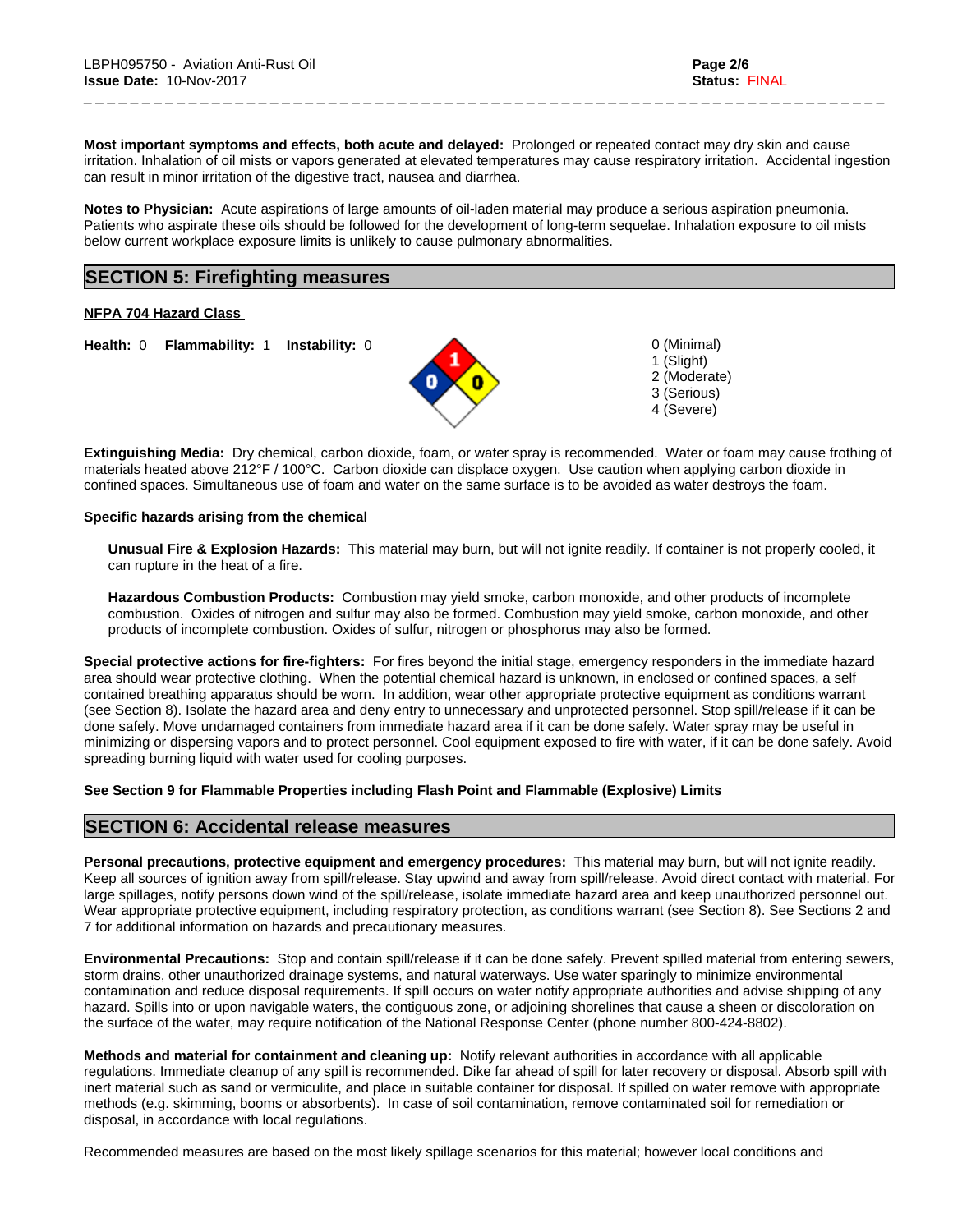regulations may influence or limit the choice of appropriate actions to be taken. See Section 13 for information on appropriate disposal.

\_ \_ \_ \_ \_ \_ \_ \_ \_ \_ \_ \_ \_ \_ \_ \_ \_ \_ \_ \_ \_ \_ \_ \_ \_ \_ \_ \_ \_ \_ \_ \_ \_ \_ \_ \_ \_ \_ \_ \_ \_ \_ \_ \_ \_ \_ \_ \_ \_ \_ \_ \_ \_ \_ \_ \_ \_ \_ \_ \_ \_ \_ \_ \_ \_ \_ \_ \_ \_

# **SECTION 7: Handling and storage**

**Precautions for safe handling:** Keep away from flames and hot surfaces. Wash thoroughly after handling. Use good personal hygiene practices and wear appropriate personal protective equipment (see section 8). Spills will produce very slippery surfaces. Used motor oils have been shown to cause skin cancer in mice after repeated application to the skin without washing. Brief or intermittent skin contact with used motor oil is not expected to cause harm if the oil is thoroughly removed by washing with soap and water. Do not enter confined spaces such as tanks or pits without following proper entry procedures such as ASTM D-4276 and 29CFR 1910.146. Do not wear contaminated clothing or shoes.

**Conditions for safe storage:**Keep container(s) tightly closed and properly labeled. Use and store this material in cool, dry, well-ventilated area away from heat and all sources of ignition. Store only in approved containers. Keep away from any incompatible material (see Section 10). Protect container(s) against physical damage.

"Empty" containers retain residue and may be dangerous. Do not pressurize, cut, weld, braze, solder, drill, grind, or expose such containers to heat, flame, sparks, or other sources of ignition. They may explode and cause injury or death."Empty" drums should be completely drained, properly bunged, and promptly shipped to the supplier or a drum reconditioner. All containers should be disposed of in an environmentally safe manner and in accordance with governmentalregulations. Before working on or in tanks which contain or have contained this material, refer to OSHA regulations, ANSI Z49.1, and other references pertaining to cleaning, repairing, welding, or other contemplated operations.

# **SECTION 8: Exposure controls/personal protection**

| <b>Occupational exposure limits</b> |                           |             |               |                    |
|-------------------------------------|---------------------------|-------------|---------------|--------------------|
| <b>Chemical Name</b>                | <b>ACGIH</b>              | <b>OSHA</b> | <b>Mexico</b> | <b>Phillips 66</b> |
| Distillates, petroleum,             | TWA: 5mq/m <sup>3</sup>   | $- - -$     | $--$          | $\sim$ $\sim$      |
| solvent-refined heavy               | STEL: $10 \text{ mg/m}^3$ |             |               |                    |
| baraffinic                          | as Oil Mist, if Generated |             |               |                    |

Note: State, local or other agencies or advisory groups may have established more stringent limits. Consult an industrial **hygienist or similar professional, or your local agencies, for further information. --- = None**

### **Biological occupational exposure limits**

Note: This product, as supplied, does not contain any hazardous materials with occupational exposure limits established **by the region specific regulatory bodies**

**Engineering controls:** If current ventilation practices are not adequate to maintain airborne concentrations below the established exposure limits, additional engineering controls may be required.

**Eye/Face Protection:** The use of eye/face protection is not normally required; however, good industrial hygiene practice suggests the use of eye protection that meets or exceeds ANSI Z.87.1 whenever working with chemicals.

**Skin/Hand Protection:** The use of skin protection is not normally required; however, good industrial hygiene practice suggests the use of gloves or other appropriate skin protection whenever working with chemicals. Suggested protective materials: Nitrile

**Respiratory Protection:** Where there is potential for airborne exposure above the exposure limit a NIOSH certified air purifying respirator equipped with R or P95 filters may be used.

A respiratory protection program that meets or is equivalent to OSHA 29 CFR 1910.134 and ANSI Z88.2 should be followed whenever workplace conditions warrant a respirator's use. Air purifying respirators provide limited protection and cannot be used in atmospheres that exceed the maximum use concentration (as directed by regulation or the manufacturer's instructions), in oxygen deficient (less than 19.5 percent oxygen) situations, or under conditions that are immediately dangerous to life and health (IDLH).

Suggestions provided in this section for exposure control and specific types of protective equipment are based on readily available information. Users should consult with the specific manufacturer to confirm the performance of their protective **equipment. Specific situations may require consultation with industrial hygiene, safety, or engineering professionals.**

# **SECTION 9: Physical and chemical properties**

 **Note:** Unless otherwise stated, values are determined at 20°C (68°F) and 760 mm Hg (1 atm). Data represent typical values and are not intended to be specifications.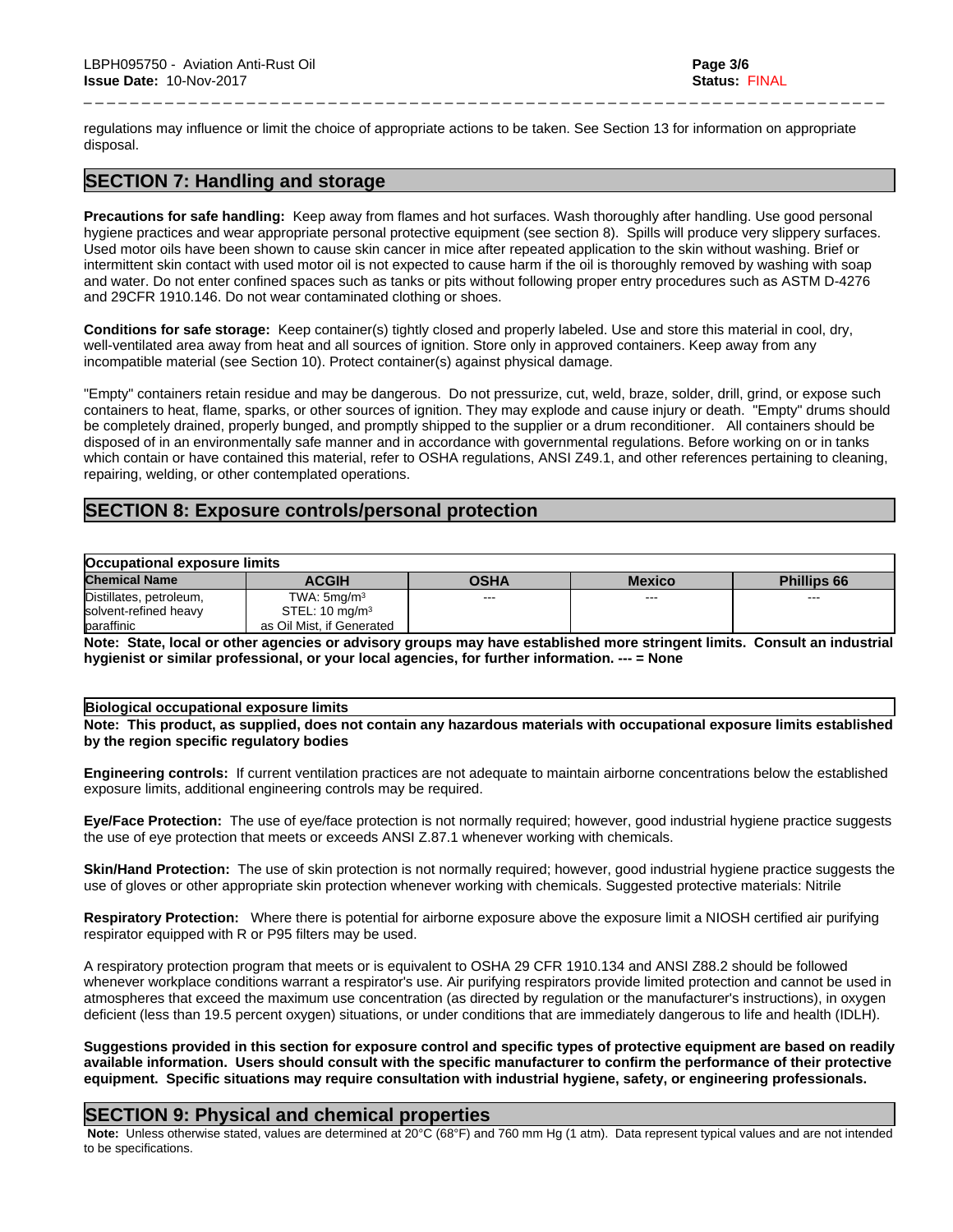| <b>Appearance:</b> Amber, Transparent                 | <b>Flash Point:</b> Minimum 437 °F / 225 °C                       |
|-------------------------------------------------------|-------------------------------------------------------------------|
| <b>Physical Form: Liquid</b>                          | Test Method: Pensky-Martens Closed Cup (PMCC), ASTM D93, EPA 1010 |
| <b>Odor: Petroleum</b>                                | Initial Boiling Point/Range: No data                              |
| <b>Odor Threshold: No data</b>                        | Vapor Pressure: <1 mm Hg                                          |
| <b>pH:</b> Not applicable                             | Partition Coefficient (n-octanol/water) (Kow): No data            |
| Vapor Density (air=1): $>1$                           | Melting/Freezing Point: No data                                   |
| <b>Upper Explosive Limits (vol % in air):</b> No data | Auto-ignition Temperature: No data                                |
| Lower Explosive Limits (vol % in air): No data        | Decomposition Temperature: No data                                |
| Evaporation Rate ( $nBuAc=1$ ): <1                    | Specific Gravity (water=1): No data                               |
| <b>Particle Size: Not applicable</b>                  | <b>Bulk Density: 7.31 lbs/gal</b>                                 |
| <b>Percent Volatile: Negligible</b>                   | Viscosity: 20.8 cSt @ 100°C; 191 cSt @ 40°C                       |
| <b>Flammability (solid, gas):</b> Not applicable      | <b>Pour Point:</b> $-31 \degree F$ / $-35 \degree C$              |
| <b>Solubility in Water: Negligible</b>                |                                                                   |

\_ \_ \_ \_ \_ \_ \_ \_ \_ \_ \_ \_ \_ \_ \_ \_ \_ \_ \_ \_ \_ \_ \_ \_ \_ \_ \_ \_ \_ \_ \_ \_ \_ \_ \_ \_ \_ \_ \_ \_ \_ \_ \_ \_ \_ \_ \_ \_ \_ \_ \_ \_ \_ \_ \_ \_ \_ \_ \_ \_ \_ \_ \_ \_ \_ \_ \_ \_ \_

# **SECTION 10: Stability and reactivity**

**Reactivity:** Not chemically reactive.

**Chemical stability:** Stable under normal ambient and anticipated conditions of use.

**Possibility of hazardous reactions:** Hazardous reactions not anticipated.

**Conditions to avoid:** Extended exposure to high temperatures can cause decomposition. Avoid all possible sources of ignition.

**Incompatible materials:** Avoid contact with strong oxidizing agents and strong reducing agents.

**Hazardous decomposition products:** Not anticipated under normal conditions of use. During use in engines, contamination of oil with low levels of hazardous fuel combustion by-products (e.g. polycyclic aromatic hydrocarbons) may occur.

# **SECTION 11: Toxicological information**

### **Information on Toxicological Effects**

**Substance / Mixture**

| <b>Acute Toxicity</b> | <b>Hazard</b>          | <b>Additional Information</b> | LC50/LD50 Data            |
|-----------------------|------------------------|-------------------------------|---------------------------|
| <b>Inhalation</b>     | Unlikely to be harmful |                               | >5 mg/L (mist, estimated) |
| Dermal                | Unlikely to be harmful |                               | > 2 g/kg (estimated)      |
| Oral                  | Unlikely to be harmful |                               | > 5 g/kg (estimated)      |

**Aspiration Hazard:** Not expected to be an aspiration hazard

**Skin Corrosion/Irritation:** Not expected to be irritating. Repeated exposure may cause skin dryness or cracking.

**Serious Eye Damage/Irritation:** Not expected to be irritating.

**Skin Sensitization:** No information available on the mixture, however none of the components have been classified for skin sensitization (or are below the concentration threshold for classification).

**Respiratory Sensitization:** No information available.

**Specific Target Organ Toxicity (Single Exposure):** No information available on the mixture, however none of the components have been classified for target organ toxicity (or are below the concentration threshold for classification).

**Specific Target Organ Toxicity (Repeated Exposure):** No information available on the mixture, however none of the components have been classified for target organ toxicity (or are below the concentration threshold for classification).

**Carcinogenicity:** No information available on the mixture, however none of the components have been classified for carcinogenicity (or are below the concentration threshold for classification).

**Germ Cell Mutagenicity:** No information available on the mixture, however none of the components have been classified for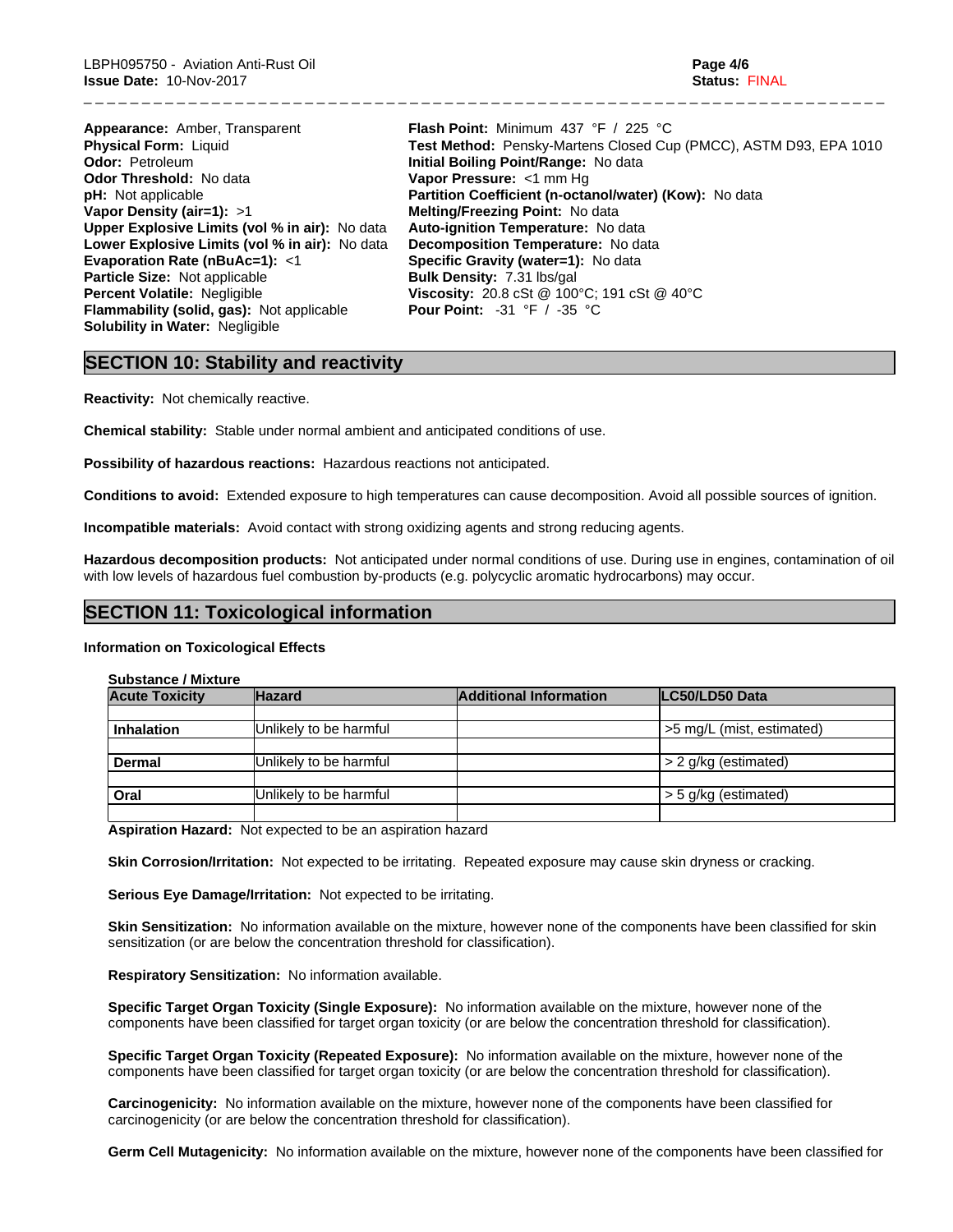germ cell mutagenicity (or are below the concentration threshold for classification).

**Reproductive Toxicity:** No information available on the mixture, however none of the components have been classified for reproductive toxicity (or are below the concentration threshold for classification).

\_ \_ \_ \_ \_ \_ \_ \_ \_ \_ \_ \_ \_ \_ \_ \_ \_ \_ \_ \_ \_ \_ \_ \_ \_ \_ \_ \_ \_ \_ \_ \_ \_ \_ \_ \_ \_ \_ \_ \_ \_ \_ \_ \_ \_ \_ \_ \_ \_ \_ \_ \_ \_ \_ \_ \_ \_ \_ \_ \_ \_ \_ \_ \_ \_ \_ \_ \_ \_

### **Information on Toxicological Effects of Components**

### **Lubricant Base Oil (Petroleum)**

*Carcinogenicity:* The petroleum base oils contained in this product have been highly refined by a variety of processes including severe hydrocracking/hydroprocessing to reduce aromatics and improve performance characteristics. All of the oils meet the IP-346 criteria of less than 3 percent PAH's and are not considered carcinogens by NTP, IARC, or OSHA.

# **SECTION 12: Ecological information**

# **GHS Classification:**

# **No classified hazards**

**Toxicity:** All acute aquatic toxicity studies on samples of lubricant base oils show acute toxicity values greater than 100 mg/L for invertebrates, algae and fish. These tests were carried out on water accommodated fractions and the results are consistent with the predicted aquatic toxicity of these substances based on their hydrocarbon compositions.

**Persistence and Degradability:** The hydrocarbons in this material are not readily biodegradable, but since they can be degraded by microorganisms, they are regarded as inherently biodegradable.

**Bioaccumulative Potential:** Log Kow values measured for the hydrocarbon components of this material are greater than 5.3, and therefore regarded as having the potential to bioaccumulate. In practice, metabolic processes may reduce bioconcentration.

**Mobility in Soil:** Volatilization to air is not expected to be a significant fate process due to the low vapor pressure of this material. In water, base oils will float and spread over the surface at a rate dependent upon viscosity. There will be significant removal of hydrocarbons from the water by sediment adsorption. In soil and sediment, hydrocarbon components will show low mobility with adsorption to sediments being the predominant physical process. The main fate process is expected to be slow biodegradation of the hydrocarbon constituents in soil and sediment.

**Other adverse effects:** None anticipated.

# **SECTION 13: Disposal considerations**

The generator of a waste is always responsible for making proper hazardous waste determinations and needs to consider state and local requirements in addition to federal regulations. This material, if discarded as produced, would not be a federally regulated RCRA "listed" hazardous waste and is not believed to exhibit characteristics of hazardous waste. See Sections 7 and 8 for information on handling, storage and personal protection and Section 9 for physical/chemical properties. It is possible that the material as produced contains constituents which are not required to be listed in the SDS but could affect the hazardous waste determination. Additionally, use which results in chemical or physical change of this material could subject it to regulation as a hazardous waste.This material under most intended uses would become "Used Oil" due to contamination by physical or chemical impurities. Whenever possible, Recycle used oil in accordance with applicable federal and state or local regulations. Container contents should be completely used and containers should be emptied prior to discard.

### **SECTION 14: Transport information**

**U.S. Department of Transportation (DOT) UN Number:** Not regulated **UN proper shipping name:** None **Transport hazard class(es):** None **Packing Group:** None **Environmental Hazards:** This product does not meet the DOT/UN/IMDG/IMO criteria of a marine pollutant **Special precautions for user:** If shipped by land in a packaging having a capacity of 3,500 gallons or more, the provisions of 49 CFR, Part 130 apply. (Contains oil) **Transport in bulk according to Annex II of MARPOL 73/78 and the IBC Code:** Not applicable

# **SECTION 15: Regulatory information**